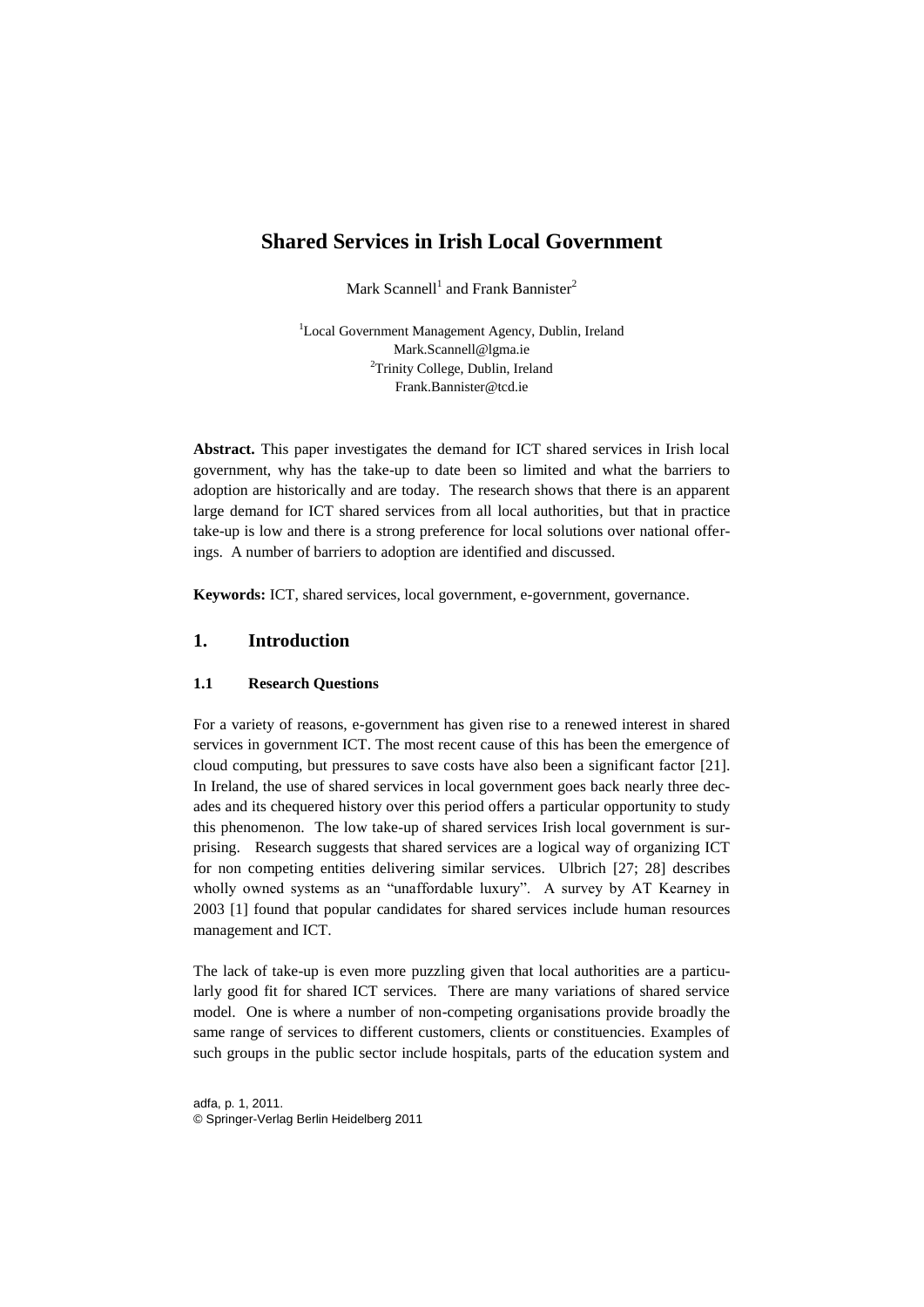local government. Local governments typically provide an almost identical range of services to different geographical areas. Such services include maintenance of roads, provision of water and sewage services, social housing, planning, emergency services and refuse collection. A computer system designed for one local authority (LA) should in theory fit all LAs or require only minor local tailoring to do so. Consequently, when it comes to the provision of ICT services, there is a number of strong arguments for collaborative development and sharing including economies of scale, sharing of scarce resources and pooling of expertise. Despite this, in Ireland, instead of sharing services many local authorities choose to ignore centrally developed systems and instead develop their own equivalents. Two obvious questions are why is this so and what, if anything, can be done to change this position? This research therefore set out to answer the following four questions:

- What is the potential demand for ICT shared services in Irish local authorities?
- What is the level of take-up of shared services in Irish local government?
- What are the barriers to the adoption of ICT shared services in Irish LAs?
- What might increase the level of use of shared services by LAs in Ireland?

## **1.2 A Brief Background**

The main Irish local authorities comprise 29 county councils and five city councils A shared service provider, the Local Government Computer Services Board (LGCSB), was established in 1973 with a mission to provide computer services, particularly software application development, to all LAs in Ireland. While a range of services continue to be shared, the success of the LGCSB (now part of the Local Government Management Agency or LGMA) has not been what was hoped.

# **2. Literature Review**

## **2.1 Defining shared services**

The concept of shared services in local government goes back to the earliest years of computing. In 1961 the *United States Federal Advisory Committee on Intergovernmental Relations* (cited in [24]) defined the term shared services as:

"*Intergovernmental cooperation at the local level either by formal written contracts or by informal verbal agreements which often provides a workable method of meeting particular problems*."

Shared services are often considered a form of outsourcing [13]. Corradini [8] endorses the view of the shared services centre as an internal function. Within these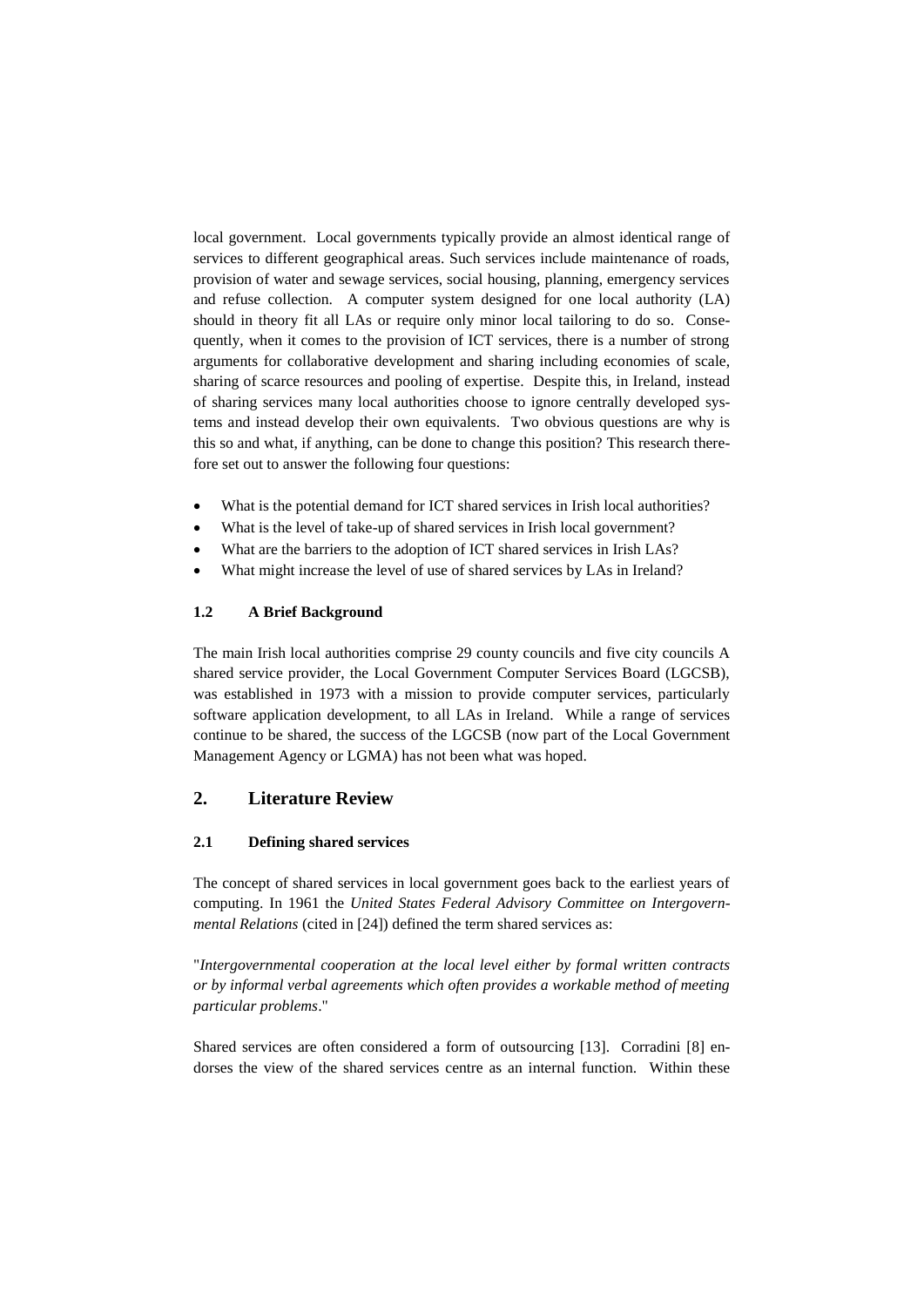conceptualisations there are several variations. For example, while the shared services might be provided by an internal or separate, but wholly owned, shared services provider (SSP), the SSP may in turn outsource some specific services (such as the provision of Wi-Fi) to one or more third parties (figure 1).



**Fig. 1.** Single owned provider shared services model (with optional outsourcing)

Tompkinson [26] describes shared services in local government as the shared provision by more than one local authority of a specified service in which service aims and objectives are mutually shared and for which local people are the end users. McWilliams [18] further differentiates between centralisation of ICT and shared services. Centralisation, he states, is about standardising services whereas shared services are customised for individual customer sets. Thus a shared service may be provided by a single internal entity or may be in the form of a network with different individual LAs providing a specific service or set of services.

These are only two of several possibilities. There are many other definitions, see, for example [4], [15], [16], [20]. The definitive characteristic of an ICT shared service is that the users get their ICT services (applications, networks, etc.) from the SSP. For the purposes of this paper shared services will be defined as the sharing of ICT infrastructure including hardware, software, communications and support between two or more local authorities in a centrally hosted environment whether that host is real or virtual, single or multiple hosted. It is accepted that there are other possible definitions, but a more detailed discussion of these is beyond the scope of this paper.

#### **2.2 Governance**

An important aspect of this research is the *governance* of shared services. Bannister [2] argues that the mere mention of shared services can result in an outbreak of a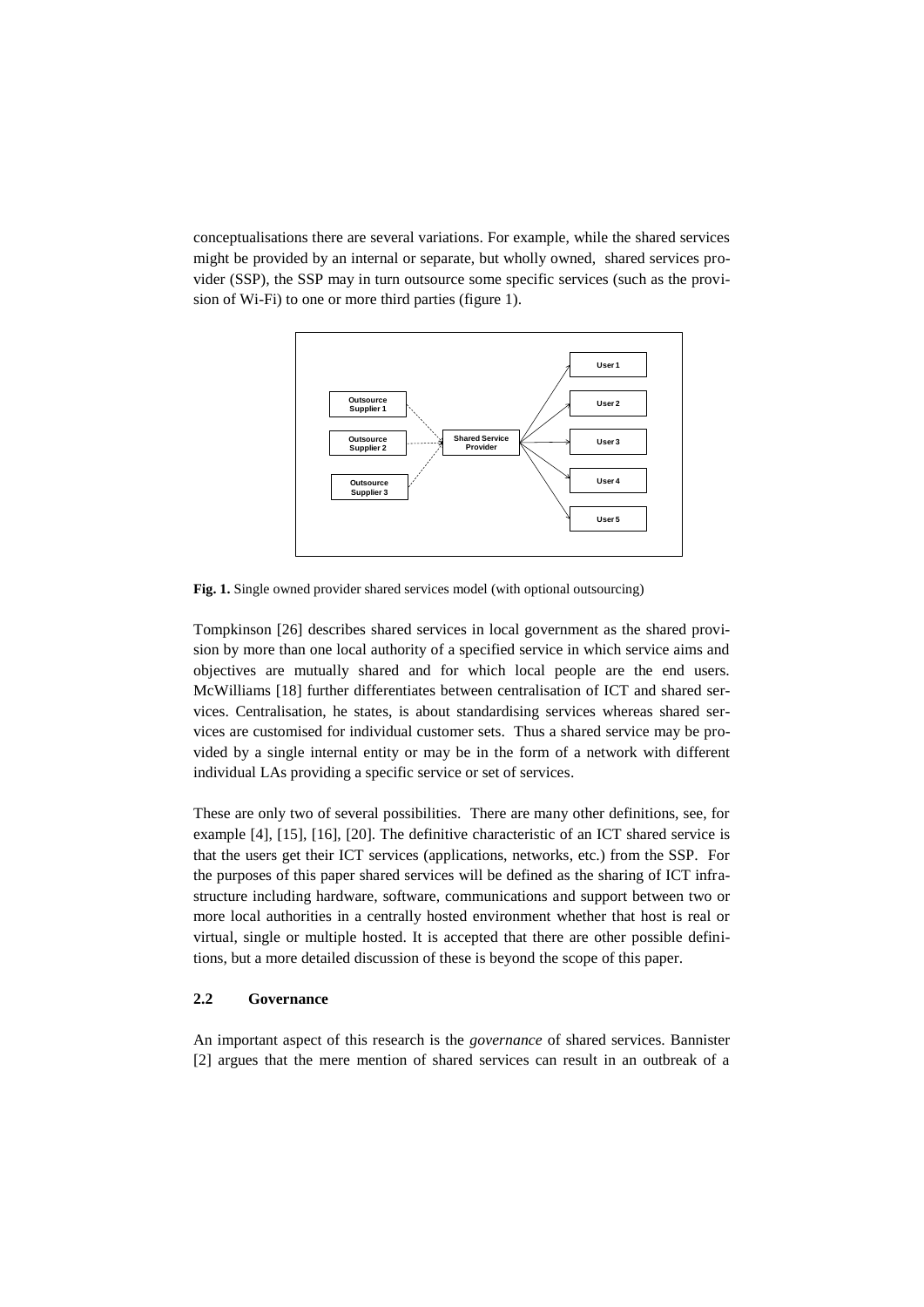power struggle and an accentuated desire for independence based on fear about, *inter alia*, excessive central control. This problem became evident Ireland in an (unpublished) study carried out by the Institute of Public Administration in Ireland (IPA) in 2004 into the financing of shared ICT services in Irish local government. Power is a major factor in shared service acceptance, though as Ren and Wagenaar [23] point out there are several other reasons for the resistance to adoption of shared services. These objections range from the problems of one-size-fits-all to security risks, the loss of influence over implementation costs and problems with proposed timelines, project plans and local priorities. In this context, the decision making structure within the LGMA itself is a significant factor. This is discussed briefly below.

For these reasons Weill and Ross [29] argue that for the successful implementation of a shared service solution there must be strong ICT governance. By governance they mean that the processes by which organizations align ICT actions with their performance goals and assign accountability for those actions and their outcomes. To be effective, ICT governance must be actively designed and not the result of isolated mechanisms (such as steering committees, offices of ICT architecture, service level agreements, etc.) implemented at different times to address the challenges of the moment. Good IT governance is essential to overcome barriers to the adoption of a shared services solution. Janssen and Wagenaar [14] discuss the frustration that can occur at user level and the potential for alienation between shared service providers and local users. If this is to be avoided there have to be clear responsibilities and structures. Strong communication, both formal and informal, is important to ensure that this kind of difficulty does not arise. To avoid the types of problem identified by Bannister [2] and Ren and Wagenaar [23], a shared service requires a carefully executed strategy, the re-organisation and redesign of activities and roles, the standardisation of processes, applications and the underlying architecture and the management of the transformation involved by the engagement of all stakeholders [17]. Colman [6; 7] suggests that there is a necessity for strong "strategic" management and a good eye for what areas would benefit most from streamlining and consolidation and argues that the quality of the service level agreement (SLA) is critical to success. He argues that a SLA needs what he calls two way accountability, i.e. customers must also be accountable to service providers for their behaviour. Customers of an SSP must be able to feel in control [11], but providers must be respected.

Finally a critical component of good governance is a clear perception of all of the stakeholders. Mitchell *et al* [19] suggest that power, legitimacy and urgency are attributes that can be used to identify stakeholders. Janssen [12] concurs, noting that stakeholder management is essential to successful shared services.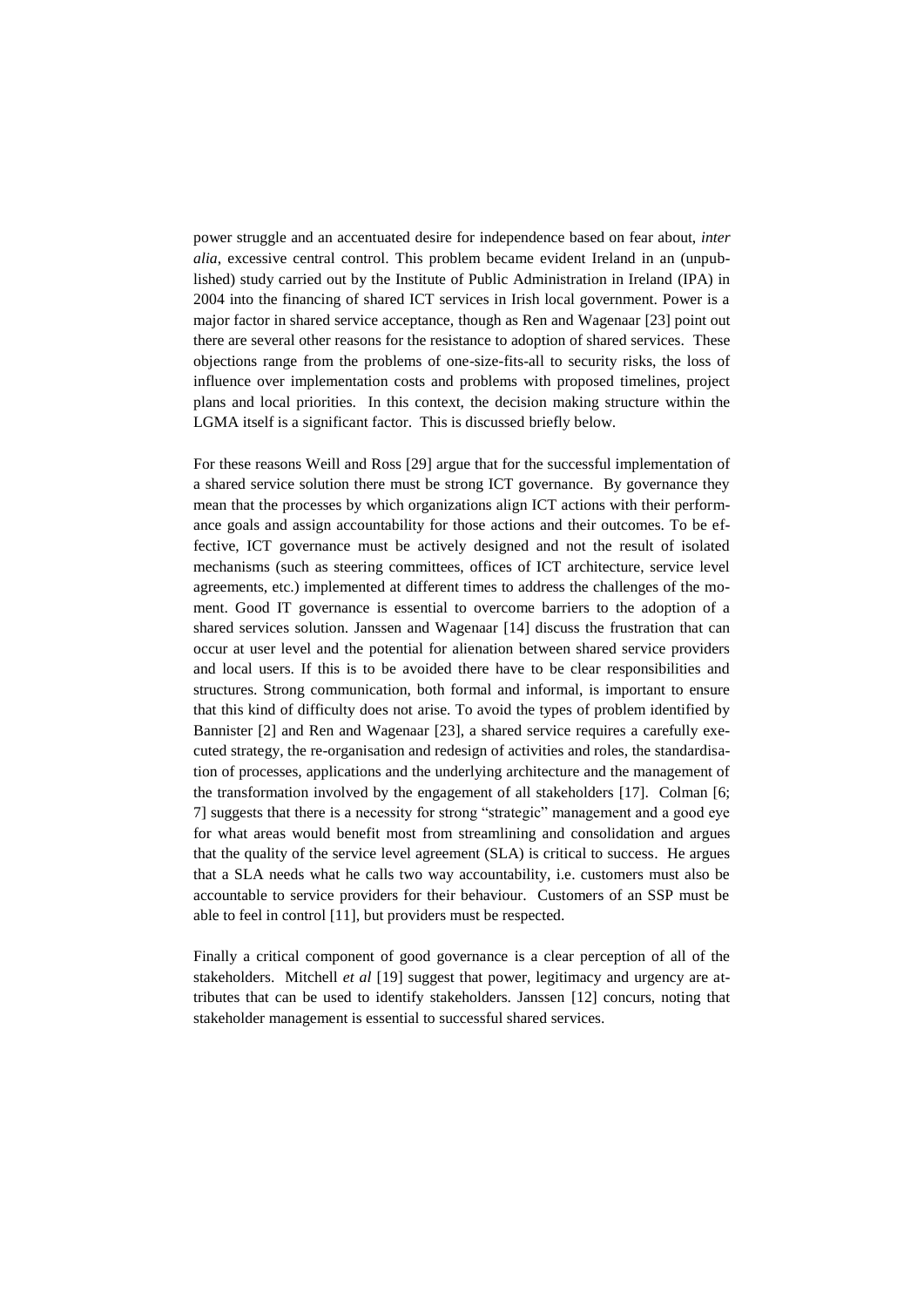## **2.3 Cost reduction**

While there are many benefits of shared services, in practice shared services are often driven by pressures to reduce costs. David [9] suggests that centralising business processes can cut costs by between 25% and 30%. Centralising using a shared service eliminates duplication and can thus reduce costs even further. In Ireland, as elsewhere in the world's public sectors, there is constant pressure to produce more with less.

Smith et al [25] argue that one of the problems in shared services models is cost containment and that such models tend to fail unless there is a demonstrated reduction in cost. Sometimes savings will only become visible over a five to seven year period which is a long time in government thinking. A further contentious issue is the question of how the costs of shared services are to be spread amongst users. LAs resent having to pay for services that they do not use even if they could use them, but choose not to. They feel pressured to use what they regard as an inferior service simply because they are paying for it, something which can become a further source of friction. Nonetheless, shared services as a source of savings are firmly on government agendas (for example in the UK [22]).

This has only been a brief review of the literature, but a number of key points can be drawn from it. First, there are several conceptualisations of shared services. Second, a key problem in shared services take-up is perceived loss of power and control, but there are several other barriers to take-up. Third, while cost savings are often a primary driver of shared services, often driving out other reasons for implementing such a system, in practice cost savings may be hard to achieve in the short term which can lead to political problems if other benefits have not been part of the business case. Finally, as in so much in information systems, good communication and stakeholder identification and management are critical to success.

## **3. Research methodology**

This research was carried out in the spring and summer of 2010. A mixed methods approach using a questionnaire and a small number of extended semi-structured interviews was used. The survey instrument was divided into four sections. The first section collected background/demographic information such as experience, staffing levels and size of budget. The second section asked for factual information about current and potential shared services. The third section sought attitudes and opinions about shared ICT services. In the fourth section respondents were asked about perceived barriers to the adoption of shared services. The instrument included a variety of question types, some using Likert scales and others which were open and which invited free-form comment. The first version of the survey was discussed and modi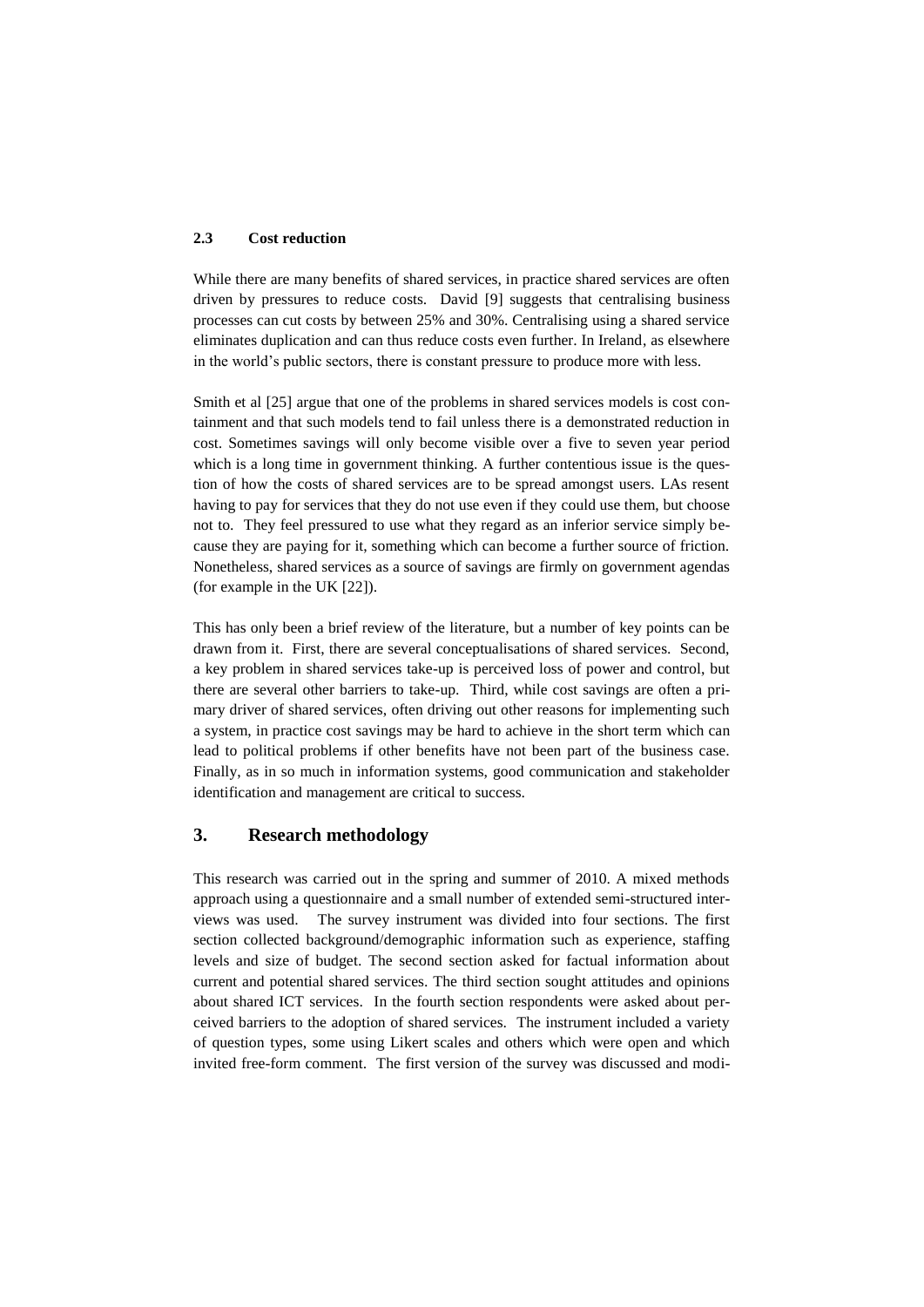fied a number of times before being pilot tested using a number of senior managers in the LGMA. After feedback had been received from them the survey was redesigned and then checked by an expert in survey design. Because of the small number of local authorities, rather than sampling, a census was used. The questionnaire was sent to the Heads of Information Systems (HIS) in each of the 34 local authorities in June 2010. After following up the initial request a total of 23 responses were received.

Following the survey semi structured interviews were held with five senior managers in Irish local government. Three of these were County Managers (i.e. the chief executives in the relevant LAs); the other two people interviewed were senior executives in the LGMA. Each interview took between one and two hours and was undertaken at the interviewee's place of work. While the results from the survey were used in guiding the questions in the interviews, the findings of the survey were not given to the interviewees in advance. In preparation for the interviews, a detailed desk study of the interviewee's organisation and that person's role within that organization was undertaken. Detailed notes were taken and these were written up immediately the interview and checked with the interviewees for accuracy.

# **4 Findings**

#### **4.1 Survey**

A feature of the HIS group is that the majority of them have been in their roles a long time. Forty percent have been in their current role for over 10 years and a small number have been in their job for over 20 years. The views expressed were therefore mostly those of people with long experience of shared service in Irish LAs. Of the 23 LAs that responded to the survey, 22 reported that their LA either currently participated in at least one shared service or had done so in the past. Table 1 shows the breakdown of shared service currently offered by the LGMA and the number of users of each.

| <b>System</b>                   | No. | <b>System</b>                          | No. |
|---------------------------------|-----|----------------------------------------|-----|
| <b>CORE Human Resource (HR)</b> | 16  | Finance                                |     |
| Web Filtering Software          | 14  | Road Management Software               | 7   |
| Payroll                         | 14  | Web Filtering Software                 | 6   |
| Geographical Information Sys.   | 12  | <b>Backup Software</b>                 | 6   |
| Website                         | 11  | Telecommunications                     | 6   |
| <b>Higher Education Grants</b>  | 10  | <b>Environmental System Complaints</b> | 5   |
| Planning System (iPlan)         | 9   | <b>Project Management Systems</b>      | 5   |
| Anti Virus Software             | 9   | Enforcements                           |     |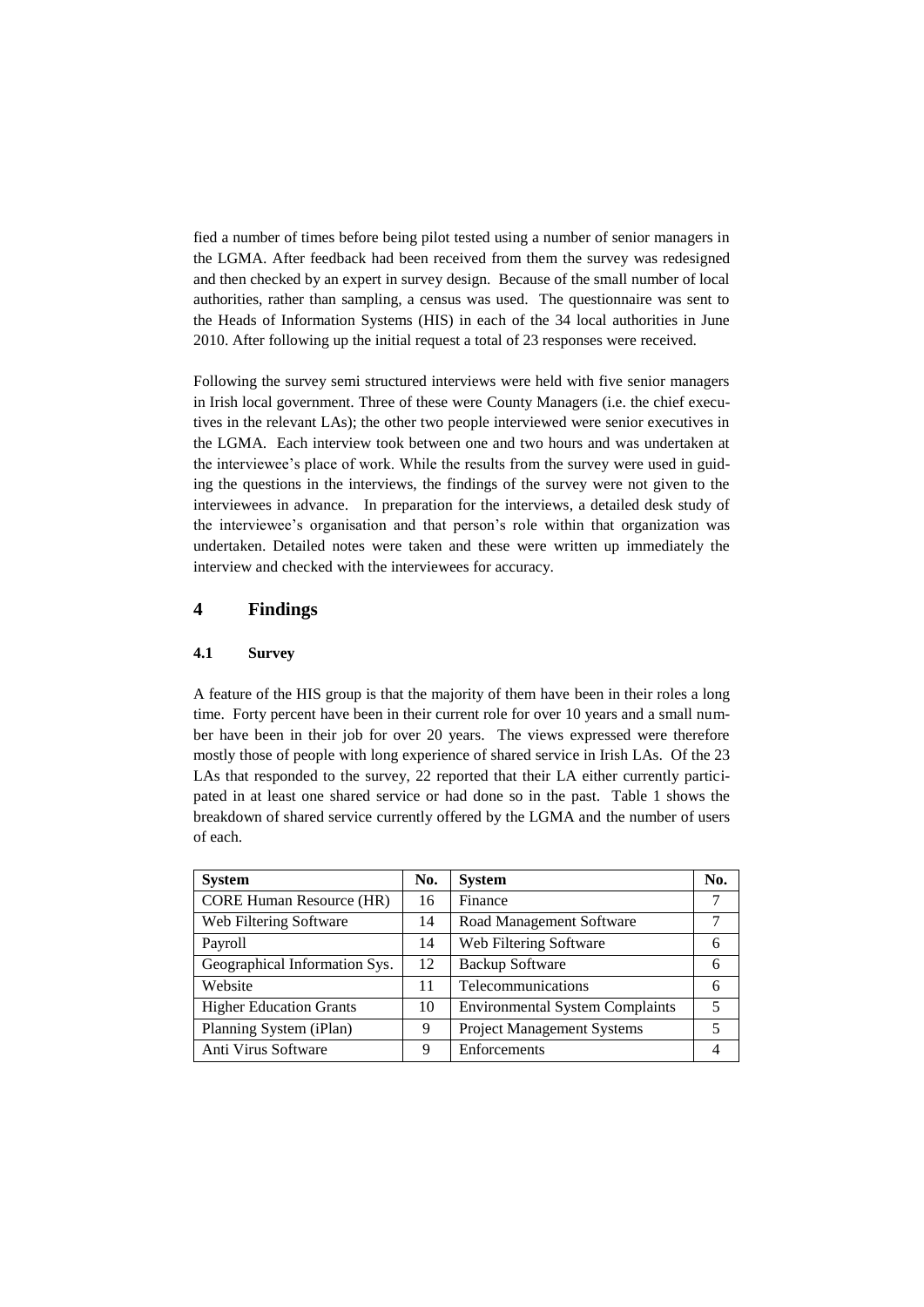| Home or Housing System          | 8 | Time Management system           |               |
|---------------------------------|---|----------------------------------|---------------|
| <b>Planning Enquiries</b>       | 8 | Email System                     |               |
| Register of Electors            | 8 | <b>Water Services Systems</b>    |               |
| <b>Email Filtering Software</b> | 8 | <b>Fire Station Systems</b>      | 3             |
| Procurement                     | 8 | Road Design Applications         |               |
| Library                         |   | <b>Tracking Systems</b>          | $\mathcal{D}$ |
| Document Management Sys.        |   | <b>Compulsory Purchase Order</b> |               |
| <b>Library Systems</b>          |   |                                  |               |

**Table 1.** Usage levels of shared applications

The percentage rate of take-up can be computed as follows:

Number of Shared Service Uses x 100 = 
$$
22400 = 31\%
$$
  
Number of LAs x Number of Shared Services Available =  $23 \times 31$ 

which is a low success rate for a service that has been available for nearly four decades. Table 2 shows the responses to the question what services the HISs would consider sharing:

| <b>System</b>                 | No. | <b>System</b>                          | No.                      |
|-------------------------------|-----|----------------------------------------|--------------------------|
| Payroll                       | 18  | Telecommunications                     | 7                        |
| GIS systems                   | 18  | Enforcements                           | 7                        |
| Register of Electors          | 17  | Time Management system                 | 7                        |
| HR                            | 14  | Website                                | 6                        |
| <b>HEGS</b>                   | 14  | Compulsory Purchase Order              | 6                        |
| Email System                  | 12  | Road Management Software               | 5                        |
| iPlan                         | 11  | <b>Environmental System Complaints</b> | $\overline{\phantom{0}}$ |
| Anti Virus Software           | 10  | <b>Email Filtering Software</b>        | 4                        |
| Procurement                   | 10  | Road Design Applications               | 4                        |
| Finance                       | 10  | Web Filtering Software                 | 3                        |
| <b>Water Services Systems</b> | 10  | Document Management System             | 3                        |
| <b>Planning Enquiries</b>     | 9   | Web Filtering Software                 | 3                        |
| Home or Housing System        | 8   | <b>Project Management Systems</b>      | 3                        |
| Library                       | 8   | <b>Fire Station Systems</b>            | 3                        |
| <b>Library Systems</b>        | 8   | <b>Tracking System</b>                 | $\mathfrak{D}$           |
| <b>Backup Software</b>        | 7   |                                        |                          |

**Table 2.** Shared applications that users would consider adopting.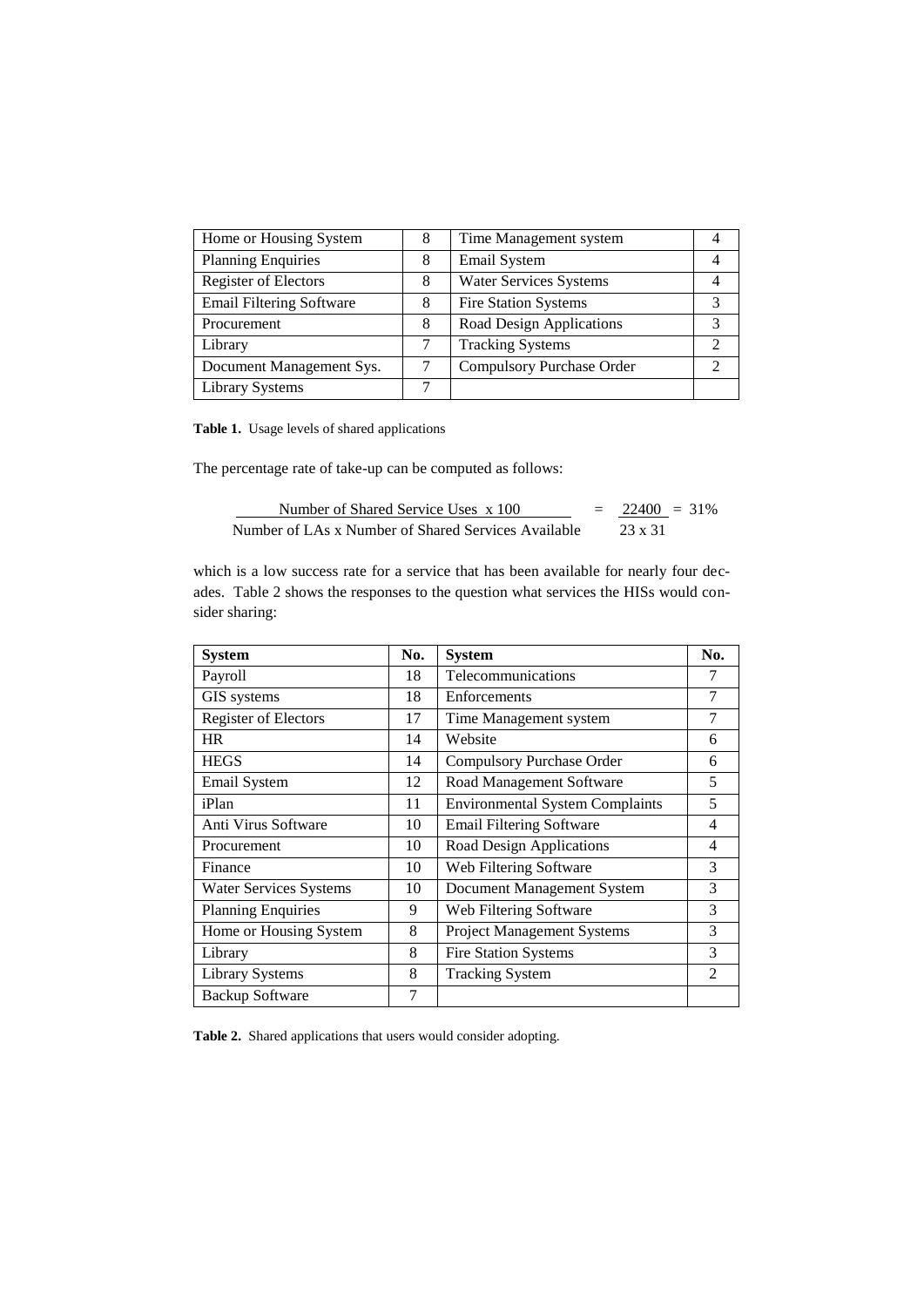A comparison of both tables shows that, while there is considerable overlap, there are inconsistencies in the responses. For example 18 respondents said that they felt that payroll was a potential shared service. However while this has long been an available service, only 14 of the LAs avail of it. On the opposite side, web filtering software is used by 14 LAs, but only seen as a potentially useful service by three LAs.

The HISs were then asked what services they perceived as primary candidates for shared services. The results are shown in figure 3. While e-mail was the dominant choice, what is noteworthy is the number of respondents who did not select any service suggesting that they did not see shared services as adding any value.



**Fig 3.** Single most useful application as rated by users

It was noted in the literature review that strong governance is seen as critical to effective implementation of shared services. This was strongly supported by respondents (see table 3).

| <b>Question</b> | <b>Statement</b>                                          | <b>Mean</b>  |
|-----------------|-----------------------------------------------------------|--------------|
|                 |                                                           | <b>Score</b> |
| 12              | For the successful implementation there must be strong    | 4.48         |
|                 | IT governance.                                            |              |
| 18              | Central leadership and drive is a critical factor for the | 4.40         |
|                 | adoption of shared services                               |              |
| 16              | Standardisation of platforms and systems is a key benefit | 4.35         |
|                 | of shared services                                        |              |

Table 3. Importance of governance (rated from 5=strongly agree to 1=strongly disagree)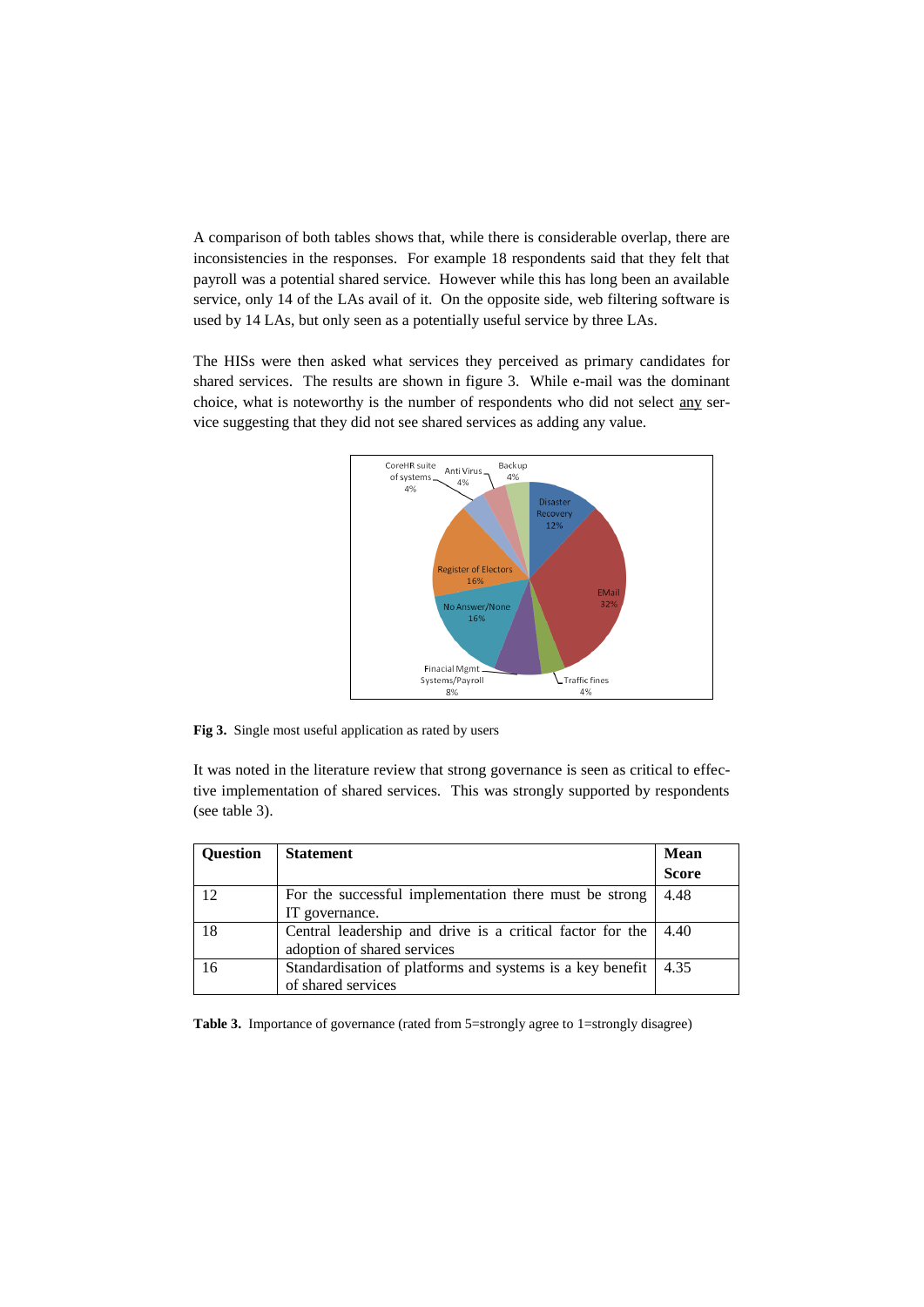When asked about the problems and barriers to adoption, the barriers identified coincided with the literature, but none was strongly supported. The strongest concern was loss of local control and there was no clear view on technical issues or legacy systems.

| Question | <b>Statement</b>                                                                                                      | Mean         |
|----------|-----------------------------------------------------------------------------------------------------------------------|--------------|
|          |                                                                                                                       | <b>Score</b> |
| 17       | Loss of local control is a concern when adopting shared<br>services                                                   | 3.35         |
| 13       | Frustration at the user-level and alienation between Shared<br>Service Centres and local authorities is a problem     | 3.57         |
| 19       | Loss of local technical skill and knowledge is a concern<br>when adopting shared services                             | 3.35         |
| 14       | Budget constraints have an impact on whether ICT shared<br>services are adopted                                       | 3.30         |
| 15       | Concerns about cost control are a barrier to the adoption of<br>shared service                                        | 3.22         |
| 11       | Lack of progress is due to technical issues such as problems<br>with legacy systems and underdeveloped infrastructure | 2.96         |

**Table 4.** Barriers to adoption (rated from 5=strongly agree to 1=strongly disagree)

A number of interesting comments emerged from the free form question including the variety of views on the reasons for lack of take-up. Over 60 percent of respondents said that they would prefer a regional to a national shared services centre, but half said that their own LA would not be willing to act as a regional host. There was a diversity of view on who should take the leadership role in promoting shared services.

In the free comment part of the questionnaire the dominant barriers to take up were identified as culture, governance, affordability and lack of trust. This suggests that the lack of success in shared services in LAs in Ireland is due to a failure of leadership and management and has little to do with the technology. Problems such as lack of resources or shortages of technical skills were not considered significant. Poor business cases and lack of leadership emerged as the common themes as did failure to standardise business processes. Many respondents felt that trying to implement shared services without making key procedural changes first was a core problem. What emerges from the survey is reasonable support for findings in the literature, but also a wide diversity of views on every aspect of shared services from barriers to adoption to solutions to the problem of low take-up. It might be an exaggeration to describe this as a wicked problem [5], but it is certainly a complex one.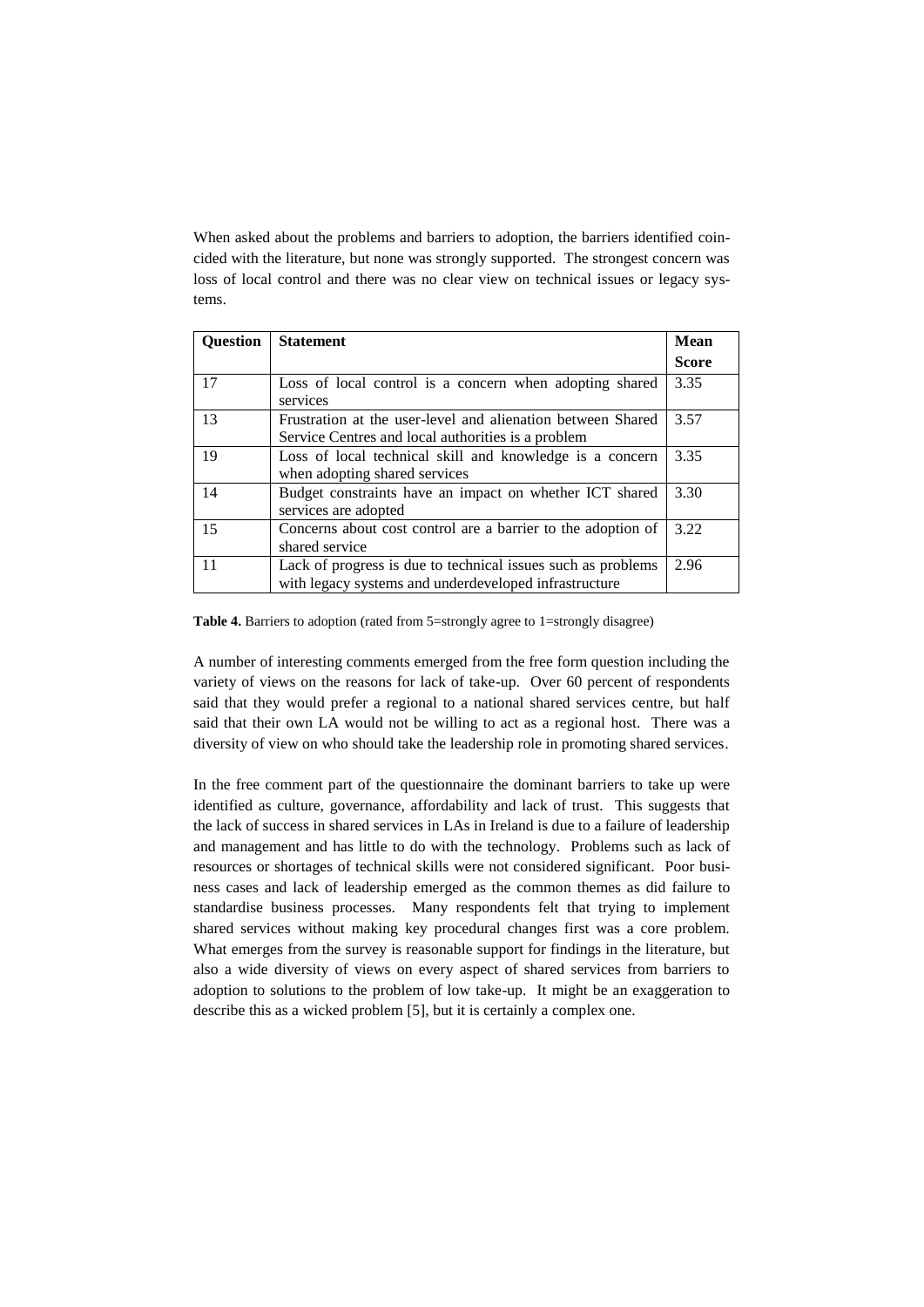## **4.2 Interviews**

A somewhat different perspective emerged from the interview. The county managers had a different worldview, placing the questions in a broader context by discussing a wide range of shared services beyond ICT though they too agreed that the pattern of adoption was patchy. There are places in Irish local government where there is extensive cooperation between local authorities and other areas where silos persist.

One of the questions that arose during the interviews was how ICT can learn from the success stories in other shared services within local authorities? Amongst the key things that emerged was that strong SLAs are critical; so-called 'gentleman's agreements' generally do not work. There need to be proper legal contracts in place. There also needs to be strong central management with clear roles and responsibilities. Agreed and acceptable allocation of costs and charges is important. Unpleasant surprises arising from cost increases need to be avoided as these undermine confidence. Political leadership is essential. The role of central government in promoting shared services is part of this. In contrast to the importance placed by the HISs on standarising business processes, the county managers emphasised that there are regional variations in business processes which must be addressed. Confirming what is reported in the literature, the managers were clear that for shared services to succeed there should be no perception of loss of local control. It was also felt that data sharing was perhaps more important than process sharing. There was a divergence of views on leadership. Everybody agreed that there is a need for strong leadership and that there is currently a lack of leadership, but there is no unanimity on where that leadership should come from.

# **5. Reflections**

While it might seem self evident that there must be considerable scope of shared services in ICT in Irish LAs, there is no consensus on what services should be shared and a good deal of ambivalence about willingness to avail of such services were they to be offered. There is a conflict between the view that says everything needs to be standardised and the view that there are local variations which need to be taken into account despite the existence of national policies on many of these matters. A good example of the problem of local variation was provided by Dunn [10] when she examined the criteria for local authority public housing lists in all 34 local authorities in Ireland. She found almost no consistency in the rules that were applied for prioritising waiting lists. There is a need for more research into the extent of local variation in services.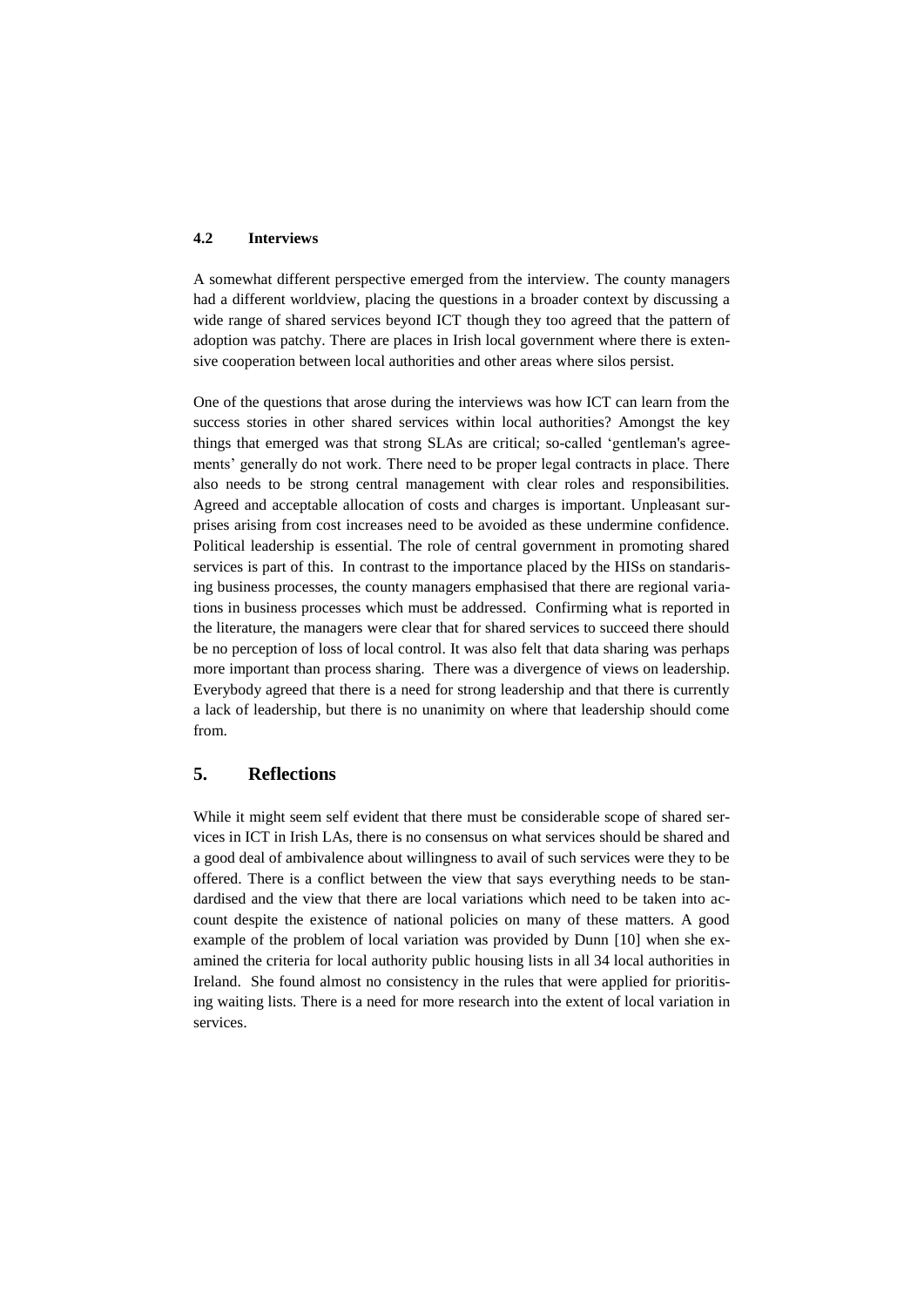The research confirms the conjecture underlying question two that take-up is low. Overall only 31 percent of the potential range of offerings has been adopted. The barriers to adoption were the subject of the third question. Those identified in this research coincide largely with those reported by other researchers. Almost nobody identified technology as a barrier. The barriers are classically those of management and organisational pathologies. The final question asked what might be done to increase the adoption rate? Historically it would appear that the very structure and role of old LGCSB and its unclear relationship with local authorities in general and the larger LAs in particular was a problem from the start. The absence of proper SLAs and difficulties with the pricing mechanism have aggravated the problem. Technology difficulties, particularly with a centrally developed human resource management system, have not helped. As in many similar situations, while the technology gets blamed, it is only a proxy for other, more fundamental, problems. Finally, part of the problem lies in the current structure of the LGMA where decisions related to shared services are made by an IT committee comprised of county managers and HISs. It may be unrealistic to expect a group so composed to make decisions which would effectively transfer resources and power from their own organisations to a central body even if, in theory, they own that body [2].

The absence of strong and clear leadership has allowed a situation to develop which, if not anarchic, is diverse, uncoordinated and inefficient. The main hopes on the horizon may be the recent reorganisation of the LGMA and the emergence of cloud computing. Asked about cloud computing in the survey all respondents were positive and saw this as a promising development. Nonetheless the cloud too has the potential to become yet another technological patch which will not work unless more fundamental procedural, managerial, organisational and structural problems are addressed. That it can be done is not in question. It is also worthwhile noting there have been other attempts at developing shared services in Ireland which have been successful. One notable case is the Institutes of Technology (of which there are 16) which have over the past five years implemented an effective shared service solution not dissimilar to the type of solution envisaged for the local authorities [3].

It may be that financial pressures will force local authorities into more take-up of shared services, but that will only happen if they are convinced that shared services are more cost-effective and that the price of those services will be consistent over time. A more radical solution to the problem would be to put in place a strong central authority with essentially central financial control of ICT budgets throughout the local authority sector. This would be extremely difficult to put into practice politically and could hardly be considered to be democratic, but it may be the only long term solution.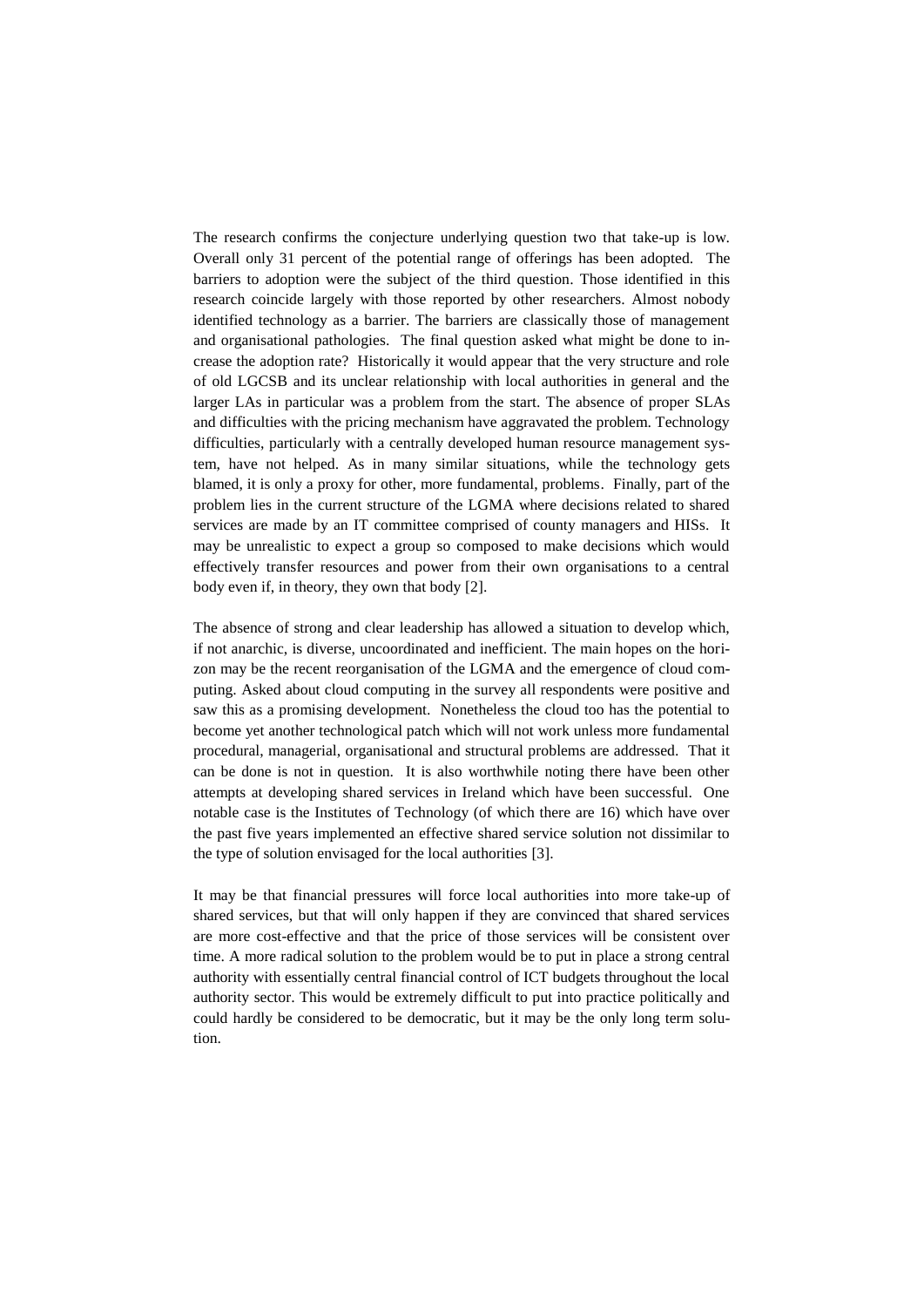#### **References**

- 1. A.T. Kearney (2003) *Success through shared services From back office functions to shared drivers*. Retrieved 19<sup>th</sup> January 2008 from: www.atkearney.com/main.taf?p=5,3,1,74.
- 2. Bannister, F. (2005) e-Government and Administrative Power: The one-stop-shop meets the turf war, *Electronic Government: An International Journal*, 2, 2, pp160 – 176.
- 3. Bannister, F. and R. Connolly (2008), Sense and Sensitivity: Power and shared services in public sector ICT, *Proceedings of the 8th European Conference on e-Government*, *Lausanne, Switzerland*, *10-11 July 2008*, edited by Panis Hahamis , *Academic Conferences International*, 51 – 62.
- 4. Bergeron, F. (2003) *Essential of Shared Services*, John Wiley and Sons, Hoboken, New Jersey.
- 5. Buchanon, R. (1992) Wicked Problems in Design Thinking, *Design Issues*, 8(2), 5-21.
- 6. Colman, R. (2006a) The shared services journey, *CMA Management,* 80(29).
- 7. Colman R..(2006b) Service level agreements: a shared services cornerstone, *CMA Management,* 80(27).
- 8. Corradini, F. E. A. (2005) Shared Services Center for E-Government Policy. *eGov-Interop"05.* Geneva, Switzerland.
- 9. David, A. W. (2005) Learning to share. *The American City & County,* 120(3).
- 10. Dunn, R. (2007), *Local Authority Housing: A Review of the Assessment and Allocation System*, MSc Dissertation, Institute of Public Administration, Dublin. Unpublished.
- 11. Geoff, T. (1998) Peace in our time. *Supply Management,* 3**(**34).
- 12. Janssen, M. (2005) Managing the development of shared service centers: stakeholder considerations. *Proceedings of the 7th international conference on Electronic commerce.*  Xi'an, China: ACM.
- 13. Janssen, M. & Joha, A. (2004) Issues in relationship management for obtaining the benefits of a shared service center. *Proceedings of the 6th international conference on Electronic commerce.* Delft, The Netherlands: ACM.
- 14. Janssen, M. & Wagenaar, R. (2004) An Analysis of a Shared Services Centre in EGovernment. *Proceedings of the 37th Hawaii International Conference on System Sciences - 2004.*  Hawaii: IEEE Computer Society.
- 15. Kagelmann (2000) *Shared Services al alternative Organisationsform; am beispiel der Finanzfunktion in muknationionalen Konzern*, PhD. thesis, Universitat Rostock, Wiesbaden, Germany, Deutscher Universtat-Verlag.
- 16. Quinn, F. R. Cooke and A. Kris (2000) *Shared services, Mining for Corporate Gold*, Pearson Education, Harlow, UK.
- 17. Marijn, J. & J. Anton (2008) Emerging shared service organizations and the serviceoriented enterprise. *Strategic Outsourcing: an International Journal,* 1**,** 35.
- 18. McWilliams, B. S. (1996) Have you considered insourcing? *Across the Board,* 33**,** 31.
- 19. Mitchell, R. K., B.R. Agle and D.J. Wood (1997) Toward a Theory of Stakeholder Identification and Salience: Defining the Principle of How and What Really Counts, *The Academy of Management Review*, 22(4), 853-886.
- 20. Moller, P. (1997) *Implementing Shared Services in Europe*, Treasury Management International. No longer accessible on the web.